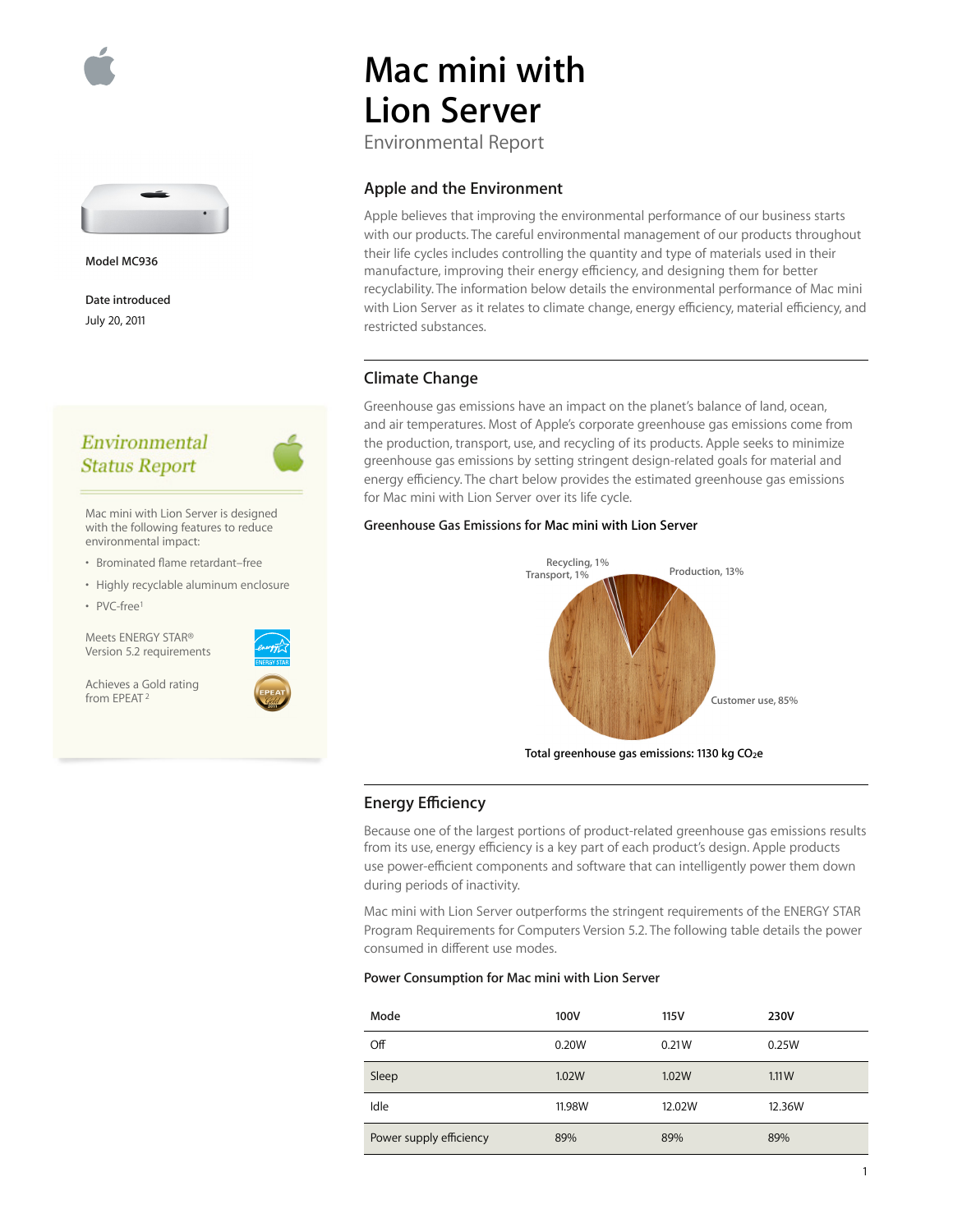## **Material Efficiency**

Apple's ultracompact product and packaging designs lead the industry in material efficiency. The Mac mini with Lion Server uses 68 percent less plastic than the first generation as well as a compact and highly recyclable aluminum enclosure, making it one of the most material-efficient desktop computers available. The chart below details the materials used in Mac mini with Lion Server. 3

#### **Material Use for Mac mini with Lion Server**



#### **Packaging**

The corrugate and paperboard packaging for Mac mini with Lion Server is made from at least 50 percent recycled content, derived primarily from post-consumer sources. The following table details the materials used in its packaging.

#### **Packaging Breakdown for Mac mini with Lion Server (U.S. Configurations)**

| Material                                    | Retail box | Retail and<br>shipping box |
|---------------------------------------------|------------|----------------------------|
| Paper (corrugate, paperboard, molded fiber) | 285q       | 762g                       |
| Other plastics                              | 9q         | 9g                         |

## **Restricted Substances**

Apple has long taken a leadership role in restricting harmful substances from its products and packaging. As part of this strategy, all Apple products comply with the strict European Directive on the Restriction of the Use of Certain Hazardous Substances in Electrical and Electronic Equipment, also known as the RoHS Directive. Examples of materials restricted by RoHS include lead, mercury, cadmium, hexavalent chromium, and the brominated flame retardants (BFRs) PBB and PBDE. Mac mini with Lion Server goes even further than the requirements of the RoHS Directive by incorporating the following more aggressive restrictions:

- Brominated flame retardant (BFR)–free
- Polyvinyl chloride (PVC)–free1



Mac mini with Lion Server retail packaging uses 15 percent less volume than the firstgeneration Mac mini Server and uses no expanded polystyrene (EPS).